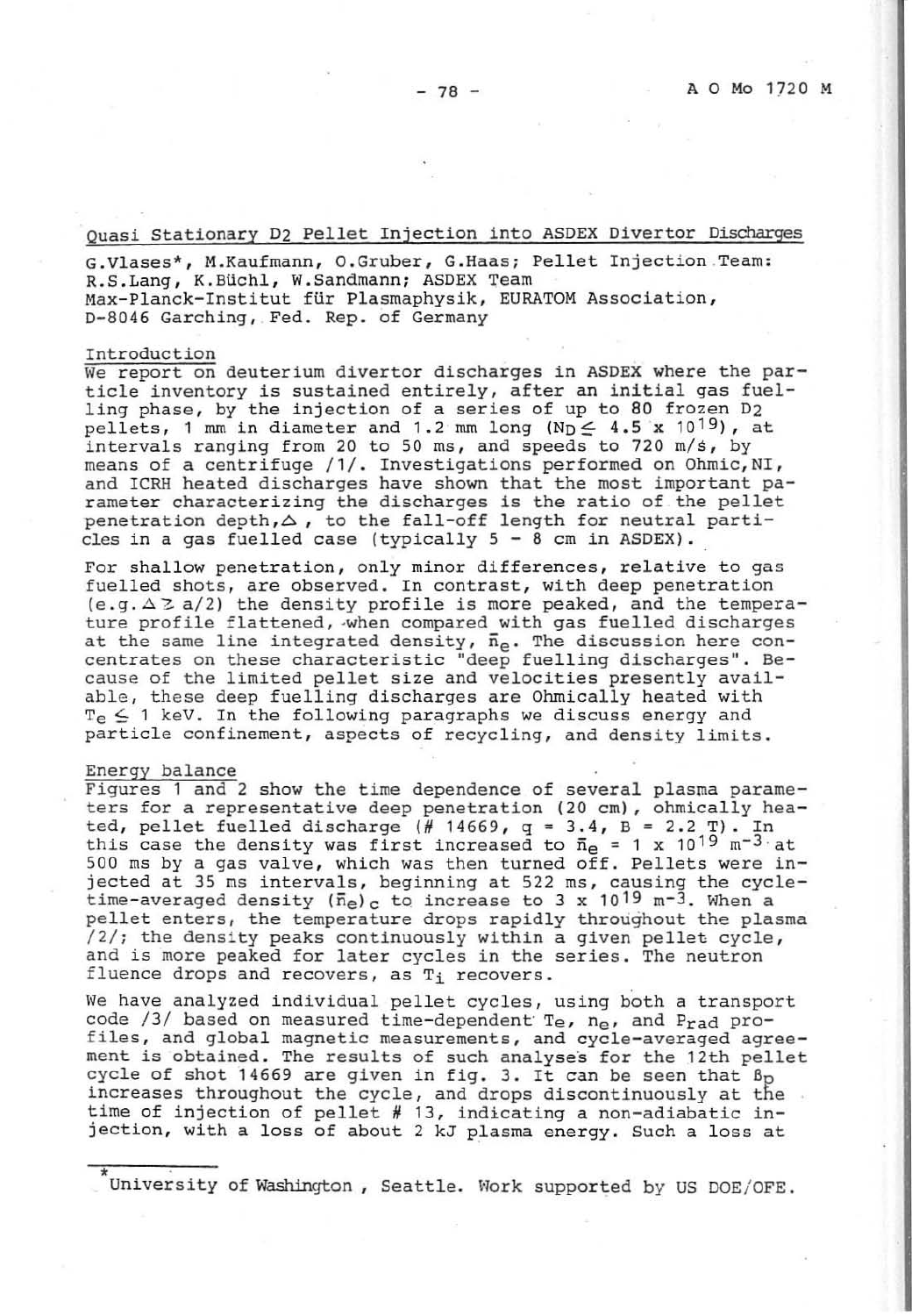each injection event constitutes a time-averaged loss of up to 100 kW which lowers the value of  $(\mathcal{L}_E)$  cycl =  $(1/\Delta t)/\mathcal{L}_E dt$ , from the 55 ms measured within the cycle, to about 45 ms averaged over the 55 ms measured within the cycle, to about 45 ms averaged over the cycle + injection, in approximate agreement with the longtime-averaged (several cycle) global magnetics value. This should<br>be compared with  $\mathcal{T}_\mathrm{E}$  = 74 ms obtained in a gas fuelled comparison shot (# 14671) with the same time-averaged  $\overline{n}_{\text{e}}(t)$  (see fig. 1).

The local transport analysis shows that within error bars,  $\mathfrak{X}_{e}$  and  $\mathfrak{X}'_{i}$  are unchanged between the gas fuelled and pellet fuelled discharges: $\mathfrak{X}_{e}$  corresponds to the normal scaling observed in ASDEX  $/4/$ , while  $\gamma_i$  is one times neoclassical.

The analysis further reveals that three mechanisms are responsible for the reduction in total energy confinement seen in these deep fuelled, peaked discharges: (1) There is an enhanced convection of energy from the inner to outer plasma regions due to the cycleaveraged net outward particle flux  $\Gamma_p$ , which must equal the pellet fuelling rate. For the cycle discussed here, the convective power is about 150 kW at  $r = a/2$ . (2) There is increased radiation, consistent with the peaking of the density profile (Prad increases from 106 kW (# 14671) to 150 kW (# 14669). (3) The non-globallyadiabatic pellet injection constitutes a time-averaged loss rate of about 100 kW for the quasi-steady phase of  $#$  14669.

#### Particle Balance

For the deep penetration case described above, the equivalent particle supply rate is about 60 % of that required for the gas fuelled comparison shot (# 14671). The divertor plasma and neutral densities remain consistently below that of the comparison shot, reaching values of about 80 % and 50 % near the end of the 1 .2 second injection phase.

The flux of particles leaving the plasma seems to fall rapidly after a first very short burst, resulting from the non-adiabatic injection, and starts to recover about 20 ms after injection.This suggests that an enhanced inward convection may be present early. in the cycle. The effective particle confinement time,  $\tau_{\text{eff}}$  = N/N, is about 130 ms at the beginning of the cycle and 100 ms at the. end, during the quasi-stationary phase of shot *H* 14669. The time averaged true particle confinement times, estimated from the re-<br>cycling flux and particle supply rate, are about 120 ms and 45 ms for the pellet and gas fuelled shots, respectively.

## Plasma boundary and divertor

The plasma boundary density shows a sharp peak ( $\Delta t \leq 5$  ms) imme-<br>diately after injection, near the separatrix, which then is followed by a pronounced decrease of the density fall-off length, which recovers later in the cycle. The plasma density in the divertor likewise shows a sharp spike followed by a pronounced decay, and finally recovery (fig. 2): These observations are in qualitative agreement with the ASDEX edge-layer theory described in ref. /5/.

# Density limit

A density limit in Ohmic pellet shots can be attained by increasing the  $\bar{n}_e$  at the time injection begins, and/or by increasing the pellet injection frequency. The results from a limited number of such discharges-are. (1) Peak densities  $20 - 40$  % higher than in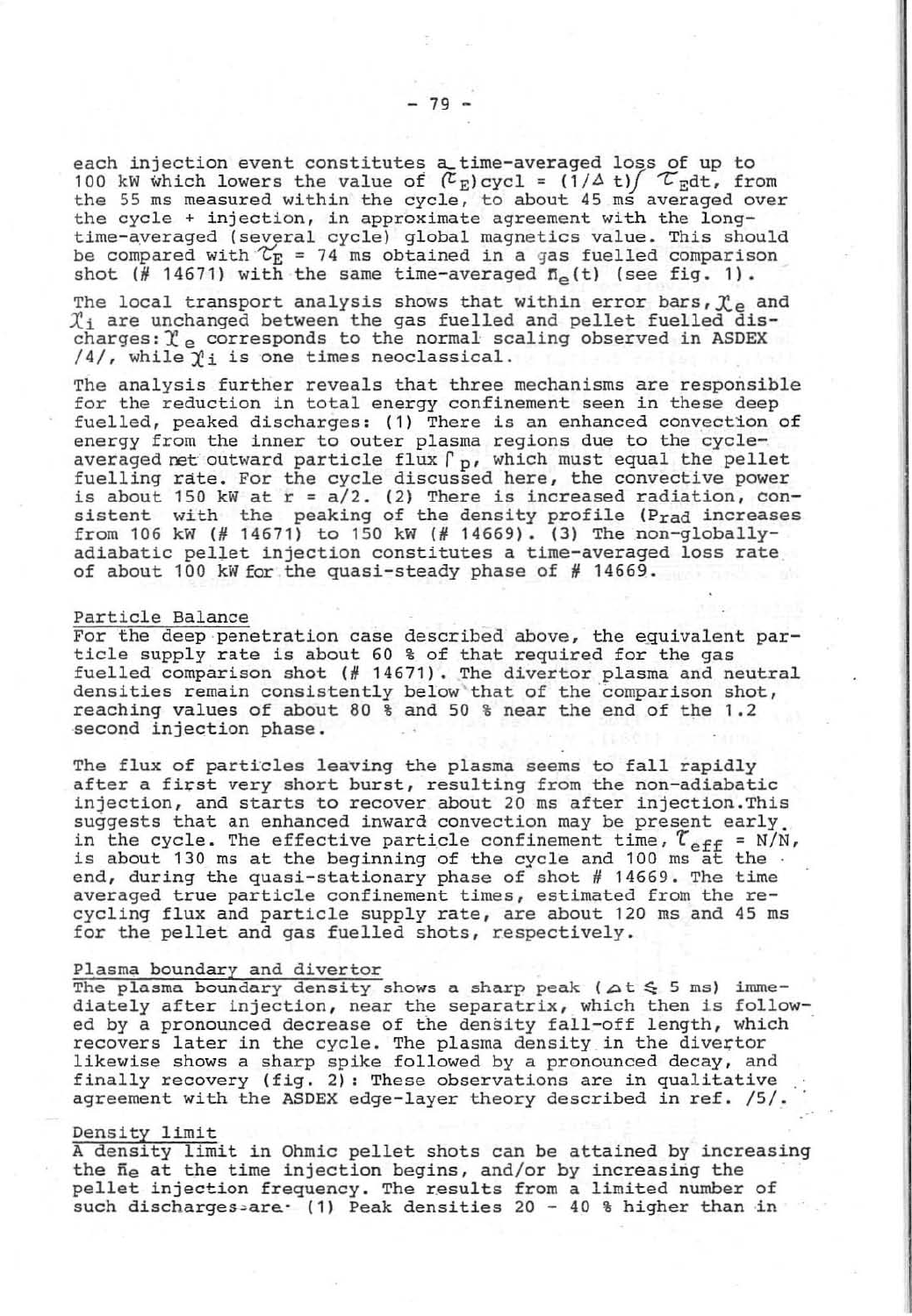gas fuelled discharges at the same  $q(a)$  are obtained before discharges is accompanied by very strong central peaking of density and radiation ( $n_{\text{e}0} \leq .8 \times 10^{20}$  at q = 3.4, Ip = 310 kA;  $P_{rad}(o) = .35$  W/cm<sup>3</sup>), and collapse of the central temperature. In contrast to the situation in gas fuelled density limit discharges  $/6, 7/$ , strong and asymmetric radiation from the boundary is not observed and strong disruptions do not occur. Sometimes the discharge recovers to its predisturbance state. The observations are<br>in line with the interpretation of the usual density limit as a<br>boundary density limit. With pellet refuelling it is possible to decouple the central density from its boundary limit. The density limit in pellet fuelled NI discharges could only 'be reached by supplemental gas puffing. As expected, no characteristic diffe-rences from gas fuelled shots were found.

### Conclusions

Deep penetration pellet fuelled ohmic discharges in ASDEX reach higher density limits and require a lower particle supply rate<br>than gas fuelled discharges. The peaked profiles, along with slightly non-adiabatic injection events, however, lead to a degra-dation of energy confinement, caused by enhanced convection and radiation.

### Acknowledgement

We wish to thank Drs. K.Lackner and F.Wagner for helpful discussions.

## References

- R. S. Lang, J. Phys. E: Scient. Inst. (to be published)
- /2/ W.Amenua, K.Biichl, D.Campbell, "Proc. 11th Europ. Conf. on<br>Contr. Fus. Plasma Physics",Vol. 1, p. 127 (Aachen, 1983)
- /3/ R.Hawryluk, in "Physics of Plasmas Close to Thermonuclear Conditions", Vol. 1, Varenna (1979) (EUR-FU-BRU/XII/476/80)
- /4/ O.Gruber, "Proc. Invited Papers, Int. Conf. on Plasma Physics", Lausanne (1984), Vol. 1, p. 67
- /5/ Y.Shimomura et al., Nucl. Fus. 23, 869 (1983)
- $/6/$  H.Niedermeyer et al., these proceedings, paper # 195
- /7/ J. Neuhauser et al., these proceedings, paper *N 158.*



Fig. 1: Density vs. time for a pellet (14669) and a gas fuelled comparison (14671) shot. Gas valve closed at 500 ms for pellet shot. Inset shows ne  $(r)$  for both at 914 ms.